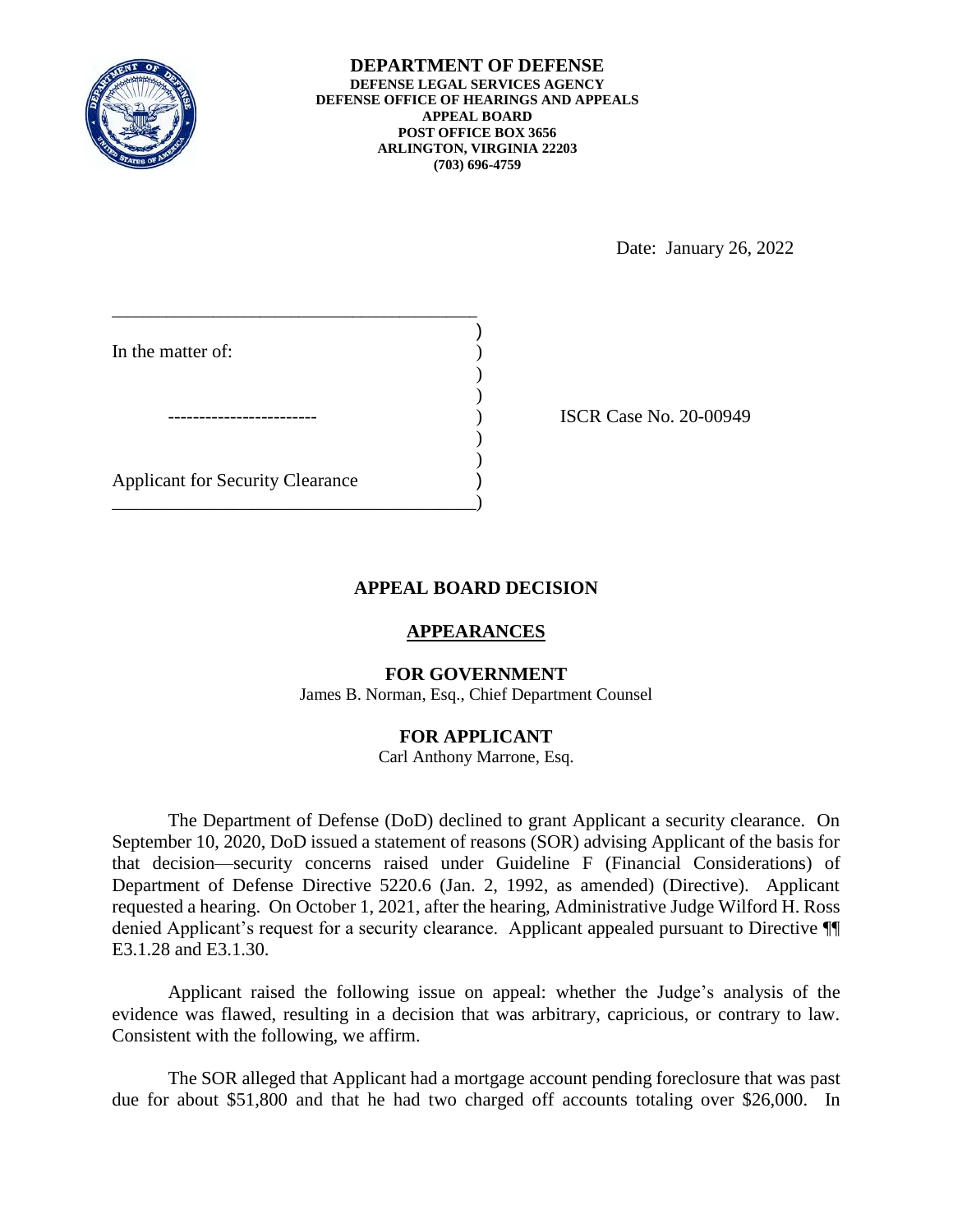responding to the SOR, Applicant admitted the three debts. The Judge found against Applicant on each of those debts, concluding Applicant did not show he has acted responsibly in attempting to resolve them.

 In his brief, Applicant contends that the alleged delinquent debts are not a sufficient basis for denying him a security clearance. He argues that there must be other factors―such as disqualifying. This is an inaccurate interpretation of the Directive. *See, e.g.*, ISCR Case No. 19- 03940 at 2-3 (App. Bd. Jan. 10, 2022) for a lengthier discussion of this issue. It is well established disqualify an applicant from being granted a security clearance. The three delinquent debts alleged in the SOR were a sufficient basis for the Judge to deny Applicant's security clearance eligibility. addiction, gambling or mental health problems―associated with the debts for them to be that financial problems, standing alone, may be a sufficient basis to raise security concerns and to

 payments" on two of the alleged debts, *i.e.*, the mortgage account and a charged-off credit card foreclosure proceeding had started on the mortgage account and that Applicant has not made any recent payments on the credit card account. Based on our review, the challenged conclusions were reasonable inferences drawn from the evidence. Applicant has not cited any evidence that would Applicant challenges the Judge's conclusion that Applicant had "no plans to make account. Appeal Brief at 5, quoting from Decision at 3. In his findings, the Judge noted that establish the Judge erred in making those conclusions.

 that the Judge erred by overemphasizing the unfavorable evidence and by failing to apply correctly the mitigating conditions. In his arguments, Applicant highlights his military service, attributes his financial problems to a 2016 divorce, and notes he has never been involved in a security incident. He further claims that the Government does not oppose him being granted a security clearance. In essence, Applicant's brief argues for an alternative interpretation of the record erroneous. *See, e.g.*, ISCR Case No. 99-9020 at 2 (App. Bd. Jun. 4, 2001). Applicant has not rebutted the presumption that the Judge considered all the evidence in the record, nor has he shown the Judge weighed the evidence in a manner that was arbitrary, capricious, or contrary to the Applicant contends the Judge improperly analyzed the evidence. For example, he argues evidence, which is not sufficient to demonstrate the Judge's findings and conclusions are evidence. *See, e.g.*, ISCR Case No. 19-01400 at 2 (App. Bd. Jun. 3, 2020).

 Applicant failed to establish the Judge committed any harmful errors. The Judge examined the relevant evidence and articulated a satisfactory explanation for the decision. The decision is sustainable on this record. "The general standard is that a clearance may be granted only when 'clearly consistent with national security.'" *Department of the Navy v. Egan*, 484 U.S. 518, 528 (1988). *See also*, Directive, Encl. 2, App. A ¶ 2(b): "Any doubt concerning personnel being considered for national security eligibility will be resolved in favor of national security."